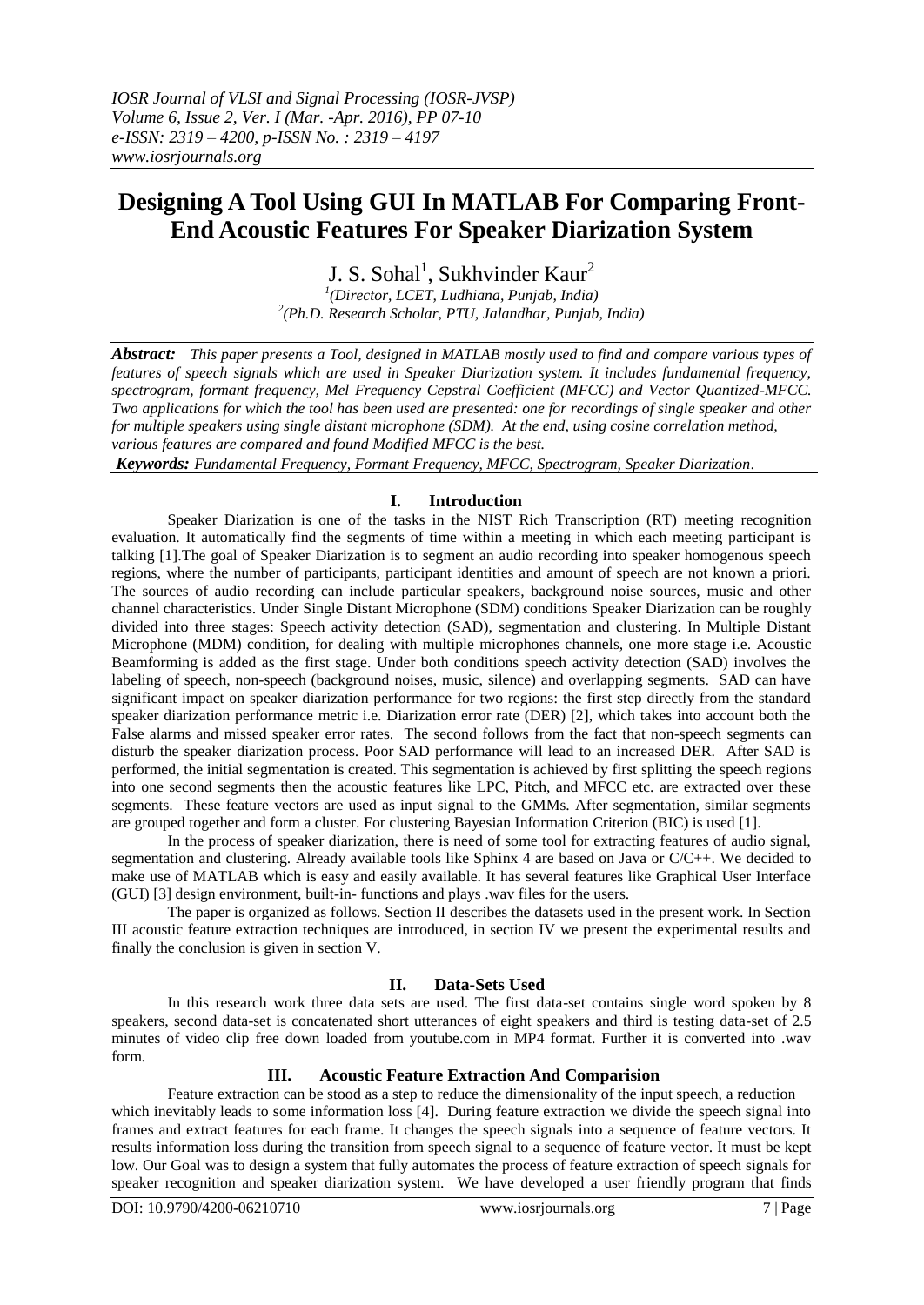various features of speeches spoken by single speaker and multiple speakers. We used the MATLAB GUIDE to develop our program"s GUI. Using GUI we developed two hyperlinked figures: one is used to load .wav and .mat files as shown in figure 1 & Figure 2, second for extracting features. Finally all features of speech signals are compared.



**Figure1 the GUI. Waveform and pitch of recorded speech of single speaker**

As discussed in [5] there are various important properties of speech used in speech-processing applications. These properties include voicing, which indicates whether or not the vocal cords are vibrating during production of sound; the fundamental frequency, which is the frequency of vocal-cord vibration; and the status of speech/non-speech activity.

In this research work we extract various features [3] of speech like pitch, formant frequency, spectrogram, Mel Frequency Cepstral Coefficient (MFCC) [4] and Vector Quantization-MFCC [6].

- Pitch is correlated with the physical feature of fundamental frequency. To estimate the fundamental frequency for a voiced sound, the repetitiveness in the signal is measured. The repetitiveness can be measured by apparent peak in the autocorrelation function at a lag corresponding to the pitch period. In autocorrelation a window of the signal is auto correlated with itself at growing intervals. The interval with the highest autocorrelation is said to be the base period and is used to determine base frequency (F0). If autocorrelation is at period "0", it implies that the frame is unvoiced.
- Formants are frequency peaks which have, in the spectrum, a high degree of energy. They are especially prominent in vowels. Each formant corresponds to a resonance in the vocal tract and can be estimated from speech spectrum with a certain level of precision.



**Figure 2 The GUI. Waveform and pitch of recorded speech of concatenated short utterances of eight speakers.**

- Spectrogram/Specgram is a built-in- function which is used to obtain spectrograph of speech signal as shown in Figure 3. It includes three parameters: the horizontal axis is the time axis, the vertical axis is the frequency axis and the color represents the amplitude of the signal at given time and frequency.
- Cepstrum and Mel frequency cepstral coefficient (MFCC) are very important properties of speech. The cepstrum is the inverse Fourier transform of the log spectrum. Regularity in the log spectrum such as repetitive spikes at essentially equal spacing produced by excitation of voiced speech results in a clear spike in the cepstrum at a location corresponding to the pitch period.

We followed the following steps to compute MFCC:

- 1) Speech signal is blocked into frames of N samples. Frame size is M,(M<N), N=256, M=100.
- 2) Windowing of each individual frame so as to minimize the signal discontinuities at the beginning and end of each frame
- 3) FFT, which converts each frame of N samples from the time domain into the frequency domain.
- 4) Scale of frequency is converted from linear to mel scale.
- 5) Logarithm is taken.
- 6) Log Mel scale is converted back to time domain. Using DCT. The result is called Mel frequency cepstral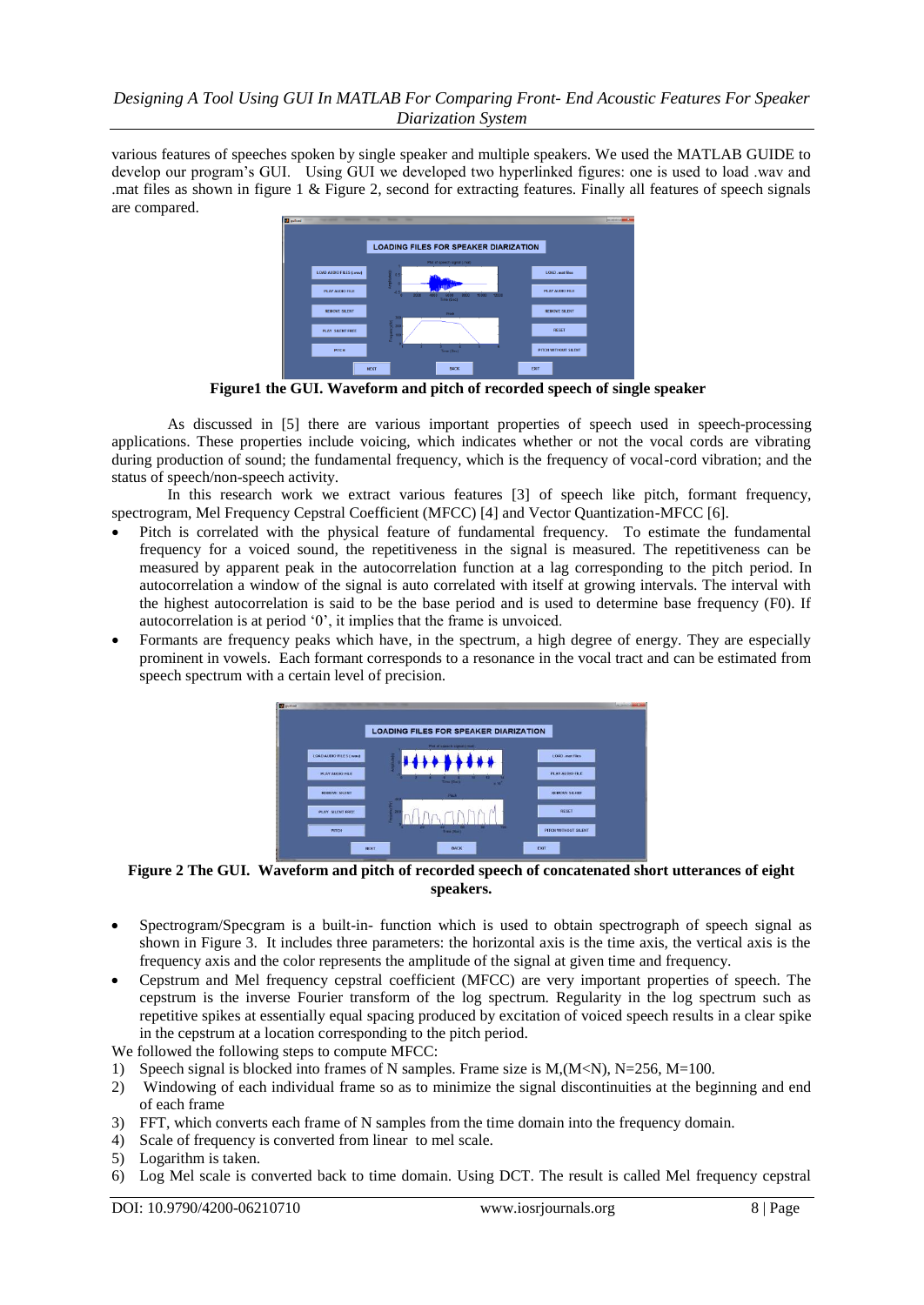coefficient.

- 7) Further Delta MFCC and Delta-Delta MFCC is taken. Delta MFCC is the difference between MFCs of two consecutive frames and delta-delta MFCCs corresponds to difference between Delta MFCCs of two consecutive frames.
- 8) At last vector quantization of MFCCs is computed using vqlbg function from mathworks.com.
- Vector quantization-MFCC: Vector quantization of MFCC uses Linde-Buzo-Gray (LBG) algorithm [6]. The acoustic vectors (MFCC) extracted from input speech of each speaker provide a set of training vectors for that speaker. The LBG algorithm designs an M-vector codebook in Stages. It starts first by designing a 1-vector codebook, then uses a splitting technique on the code-words to initialize the search for a 2-vector codebook, and continues the splitting process until the desired M-vector codebook is obtained.
- Finally we compared all the features using cosine correlation formula.

### **IV. Experiments And Results**

In this section, we describe the experiments performed on different data sets using graphical user interface (GUI) in MATLAB. Fig.1 and Fig. 2 represents first GUI figures in which we can load .wav and .mat files of recordings respectively. We have successfully loaded and processed single utterances, concatenated short utterances and small video clips in .wav form. Fig. 1 displays the single speaker speech and its pitch. Fig. 2 presents multiple speaker speech and its pitch value. Fig.3 and Figure 4 represents all the features extracted from speech signal of single and multiple speakers respectively.



**Figure 3 Showing various features of loaded speech of single speaker**



**Figure 4 showing various features of loaded speech of multiple speakers**

Next, we compared every non-noise vector (A) of speaker one to every non-noise vector (B) of second speaker with various extracted features using cosine correlation method:

$$
\cos \theta = \frac{\left| \frac{\rightarrow}{a} \frac{\rightarrow}{b} \right|}{\left| \frac{\rightarrow}{a} \right| \left| \frac{\rightarrow}{b} \right|}
$$

Their results are shown below in the table 1.

**TABLE 1 Recognition Rate**

| Features    | speaker<br>Same    | Different<br>speakers | (spoken)<br>speaker<br>Same |
|-------------|--------------------|-----------------------|-----------------------------|
|             | (spoken same word) | (spoken same word)    | different words)            |
| Spectrogram | 100%               | 53.20%                | 43.36%                      |
| Pitch       | 100%               | 86.73%                | 30.99%                      |
| MFCC        | 100%               | 87.36%                | 60.46%                      |
| VO-MFCC     | 100%               | 87.83%                | 60.81%                      |